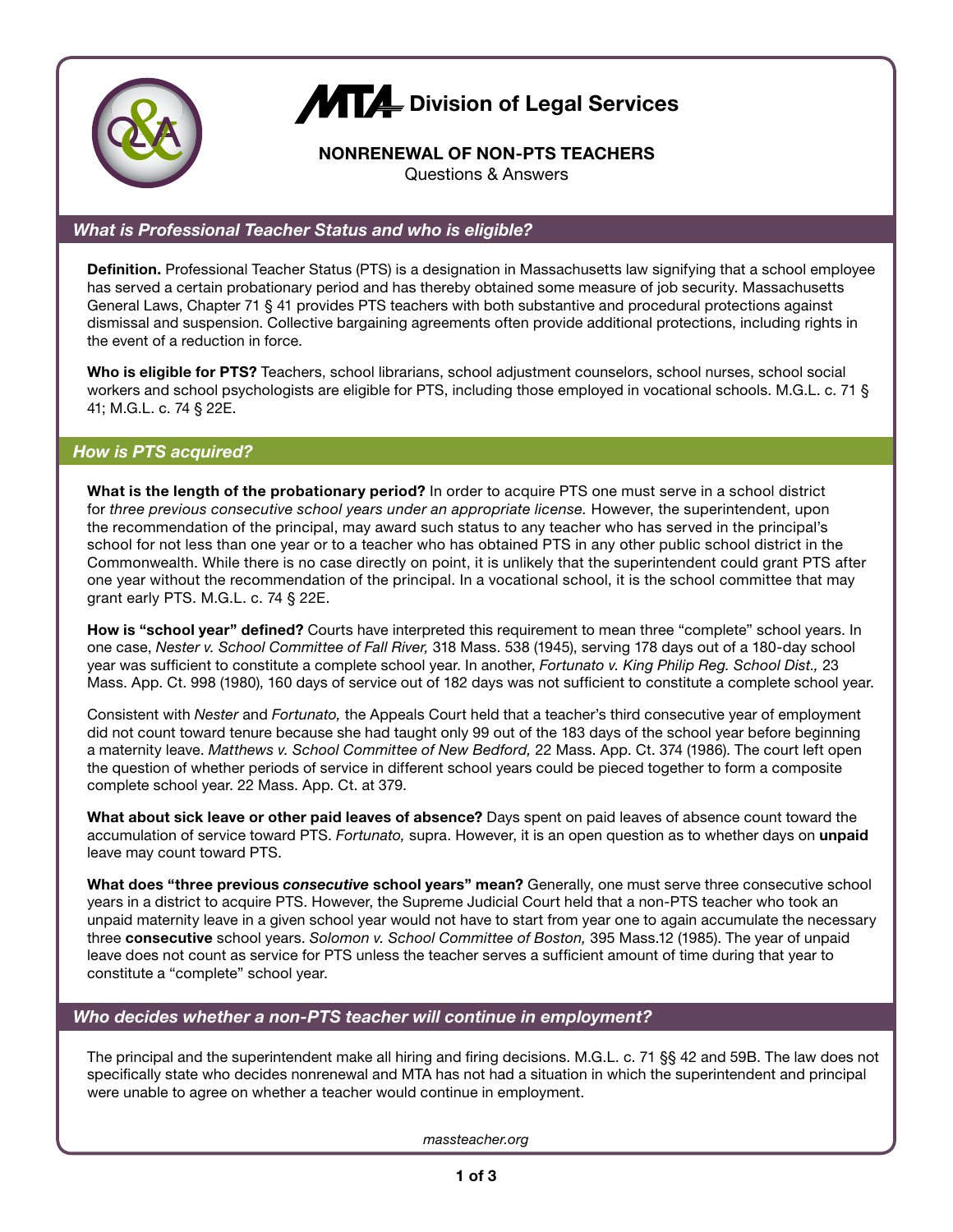## *How are non-PTS teachers notified whether their employment will continue?*

**The June 15 Nonrenewal Notice.** Chapter 71 § 41 provides that a teacher shall be notified in writing on or before June 15 whenever such person is not to be employed for the following school year.

**What form must the notice take?** Under Chapter 71 § 41, a teacher must be given clear **written** notification of non-reemployment from the district official authorized to make that decision. This is not a mere technicality but a mandatory requirement. *Paquette v. City of Fall River,* 278 Mass. 172, 173-174 (1932). Given this strict requirement, the notice of nonrenewal must be clear and unambiguous. A mere reference to nonrenewal buried in the text of an evaluation document drafted by the principal may not constitute notice under the statute.

#### *What happens if notice is not received by June 15?*

The law specifically states that "unless such notice is given as herein provided, a teacher without such status shall be deemed to be appointed for the following school year." M.G.L. c. 71 § 41. Therefore, failure to honor the statutory deadline to provide notice of nonrenewal means that the teacher is employed for another year. This is true even if the failure to send the notice was an error and the teacher's continued employment results in the teacher acquiring PTS. See *Bonar v. City of Boston,* 369 Mass. 579 (1976). NOTE: A school district that fails to give notice of nonrenewal by June 15 cannot avoid re-employment by sending the teacher a dismissal notice on June 16. Some intervening misconduct or performance problem must be present.

#### *What are a teacher's procedural rights in connection with nonrenewal?*

Other than the notice requirement outlined above, non-PTS teachers are not entitled to any statutory procedures before they are nonrenewed. The procedures afforded to PTS teachers under Chapter 71 § 42 do not apply to the nonrenewal of non-PTS teachers. Therefore, the district is not required to provide a reason for the nonrenewal. *Laurano v. Superintendent of Schools of Saugus,* 459 Mass. 1008 (2011). Some districts have afforded the predismissal procedures that govern termination of a teacher with PTS to teachers being nonrenewed. When that happens, the MTA field representative assigned to the local will meet with local leaders and the teacher to determine the appropriate course of action. If a meeting is scheduled, the teacher facing nonrenewal is represented by the local association and/or the MTA-assigned field representative. The strategy for the meeting will depend on any contractual or statutory claims the teacher may have.

#### *What rights does a non-PTS teacher have if he or she is terminated rather than nonrenewed?*

A district may decide to terminate a non-PTS teacher during the school year. Within the first 90 days of employment, non-PTS teachers have no procedural or substantive rights under the statute. However, the district must adhere to the procedures set out in the collective bargaining agreement, including evaluation and notice procedures.

Chapter 71 § 42 provides some procedural rights to non-PTS teachers who have taught for at least 90 calendar days. The superintendent or principal is required to furnish the teacher with prior written notice of intent to dismiss, with an explanation of the grounds for dismissal and documents relating to the grounds for dismissal. Upon request, the teacher must also be given an opportunity within 10 school days to meet with the principal or superintendent to present information pertaining to the decision.

## *Can a non-PTS teacher effectively challenge nonrenewal?*

**Violation of contractual procedures.** Chapter 71 § 42 states that non-PTS teachers are "employees at will," which has traditionally meant that employment may be terminated by the employer for any reason or for no reason. *Fortune v. National Cash Register Co.,* 373 Mass. 96, 100 (1977). Employers have argued that this at-will language means non-PTS teachers have no right to challenge a nonrenewal decision. This issue was put to rest in *School Committee of Hull v. Hull Teachers Association/MTA/NEA,* 69 Mass. App. Ct. 860 (2007), further app. rev. denied, 450 Mass. 1103-04 (2007). This decision affirmed an arbitration award reinstating a non-PTS teacher for another year of employment based on the finding that the employer failed to follow negotiated evaluation procedures, prejudicing the non-PTS teacher. *Hull* affirmed the union's ability to effectively challenge nonrenewal decisions when negotiated evaluation procedures were not followed.

*massteacher.org*